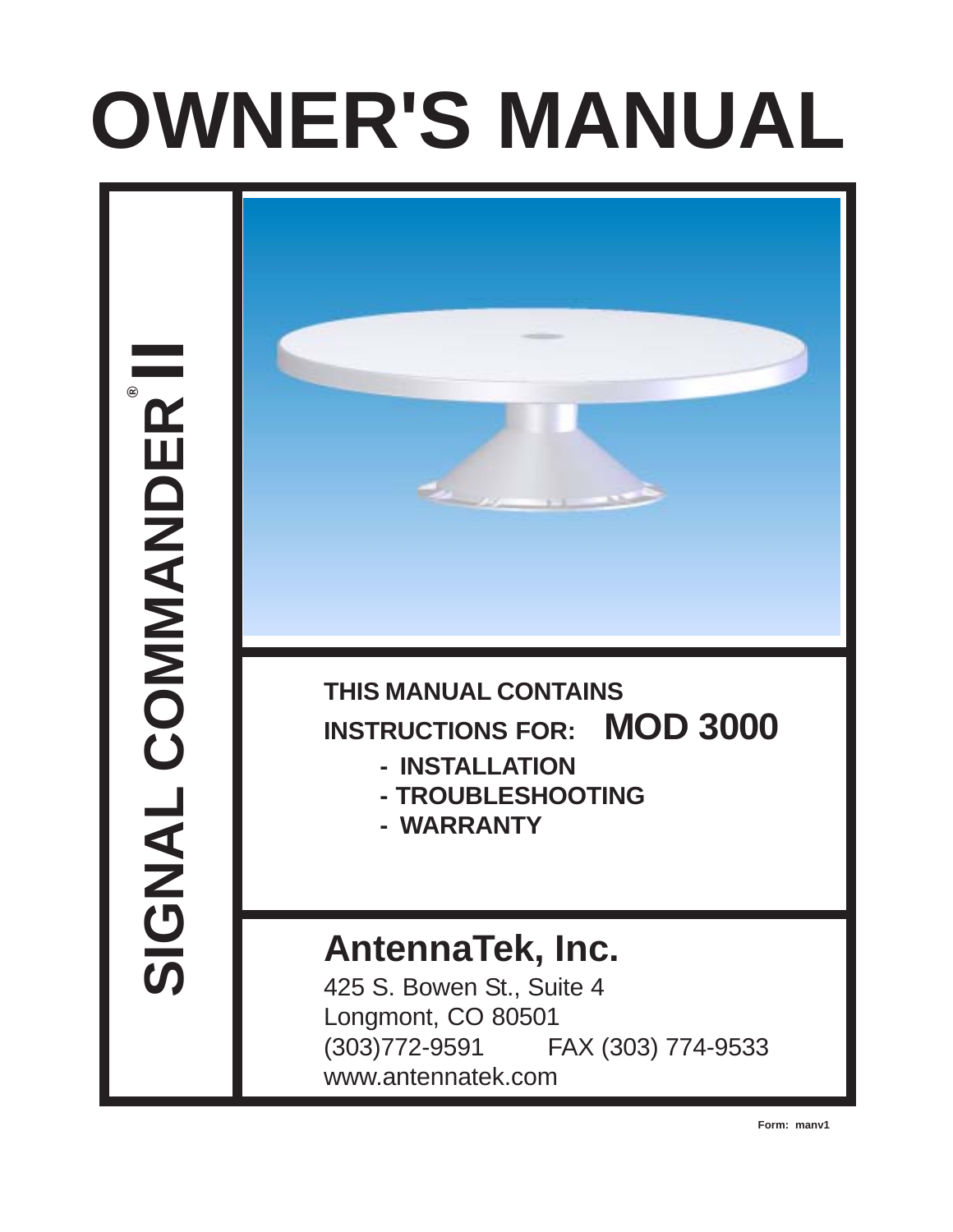## **SECTION I INSTALLATION INSTRUCTIONS**

This manual contains information on the following Signal Commander® models; the model you have purchased is clearly marked on the front of this manual.

| <b>MODEL 3000</b> | Amplified Antenna, no Power Supply |
|-------------------|------------------------------------|
| MODEL 3500        | Amplified, 2nd TV & Cable TV Ready |

#### **MOD 3000 PARTS LIST**

#### **Qty. Description P/N**

#### 1 Omni Antenna Assembly 062200

- 9 # 6X3/4" PPH SS Screws 030212
- 
- 
- 

- 1 Omni Antenna Assembly 062200
- 
- 1 6' Coaxial Cable 665543
- 10 #8x1" PPH Screws 065581
- 9 # 6X3/4" PPH SS Screws 030212
- 2 Coaxial Cable Boots 040102
- 1 Roof Mounting Bracket 062206
- 1 Clamp bracket 062208
- 1 Power Supply 065840

- 
- 
- 
- 
- 
- 
- 
- 

**REQUIRED:**

#### **Supplies**

- Caulking Compound
- Electrical Tape
- Electrical Wire 14 AWG

**TOOLS AND SUPPLIES**

**Mechanical Installation**

- Electrical Box
- 
- 
- 
- 

#### **DISTRIBUTORS: AUSTRALIA**

Coast Connection (02)9684-1434

#### **CANADA**

Danzy Distributors (877)326-9962

#### **NEW ZEALAND**

**RV** Wholesale 64-7-825-2044

#### **USA**

 Arrow (800) 228-1001 Coast (800) 495-5858 DTI (800)289-0919 Keller Marine (570)374-8169 Pantera Sales (800) 456-0123 AntennaTek (888) 349-8303

## **1. Installation Planning**

Follow the instructions in this manual in conjuction with the RV manufacture's recommendations to locate and install the Signal Commander Antenna and power supply.

Locating the antenna close to the television receiver and the 12 Volt DC power source will simplify the installation. For best reception, stay as far as you can from other roof mounted equipment to avoid any interference.

Power supplies should not be connected to existing circuits with fans or motors as this may cause interference to the television, damage the antenna amplifier, and void the warranty.

 Power supplies should be flush mounted in standard electrical boxes. Assure that the 12 Volt DC source is limited by a 7.5A fuse maximum.

### **WARNING !**

#### **Electricity Kills! Power lines may be overhead. Care must be taken when installing the antenna.**



- Electric Drill - Drill bit: 1/16" Dia. - Phillips screwdriver # 2 - Tape Measure - 3/8" Wrench - 5/32" Allen Wrench **Electrical Installation** - Multimeter - Sabre Saw - Crimping tool 2 Coaxial Cable Boots 040102 1 Roof Mounting Bracket 062206 1 Clamp bracket 062208 **MOD 3500 PARTS LIST Qty. Description P/N** 1 15' Coaxial Cable with boots 065580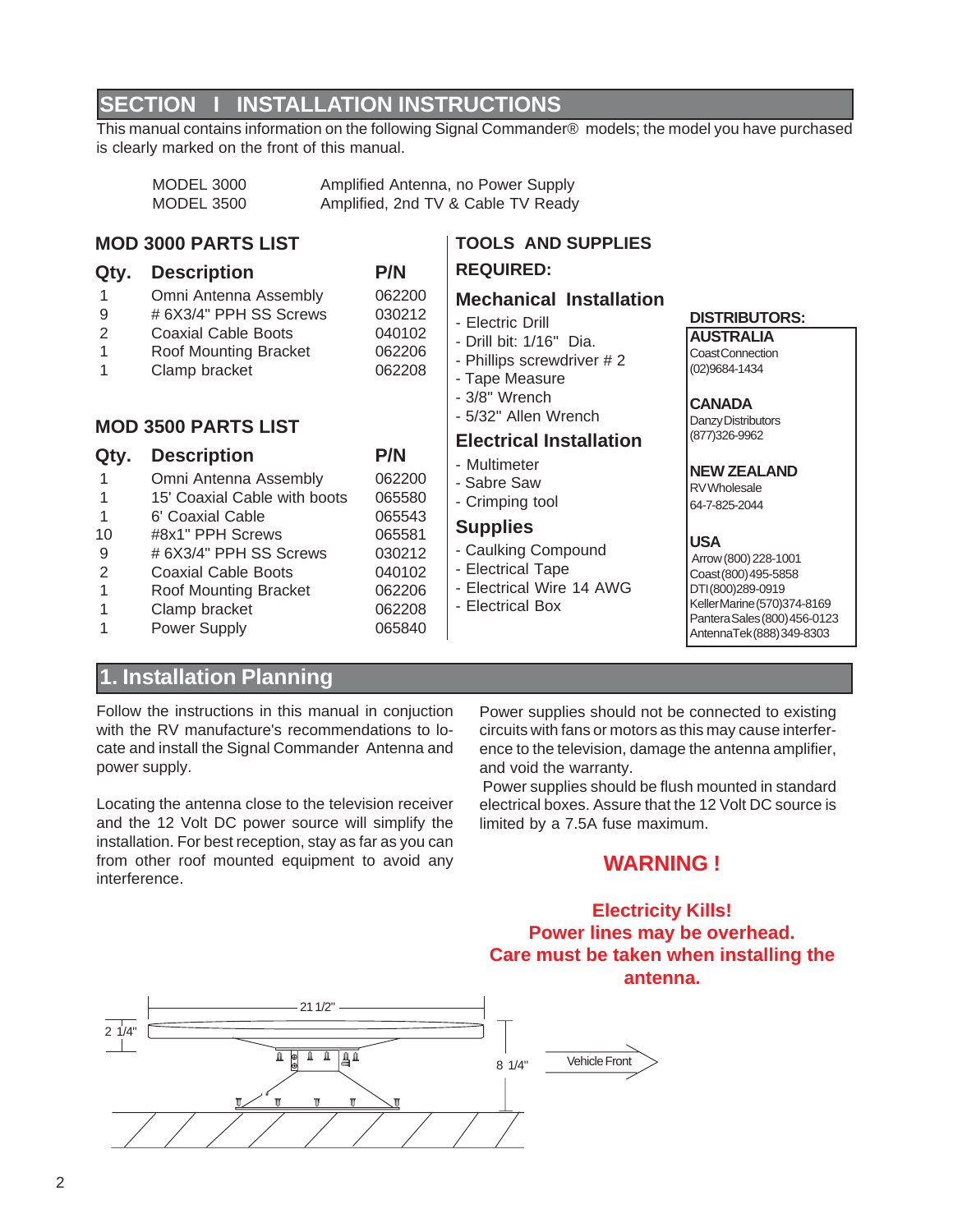#### **WARNING!**

#### **Before drilling, care must be taken not to damage any wiring that may be located between the vehicle roof and ceiling.**

Step 1: Select the area where the antenna will be installed. Drill one 1/2" OD hole through the roof only, for the coaxial cable. Feed the end of the coaxial cable through the hole on the mounting bracket. Route the coaxial cable to the area where the primary power supply will be installed.

Step 2: Seal the bottom of the mounting bracket with non-hardening sealant. Center the mounting bracket over the hole with the coaxial cable and mount it on the roof with 10 #8x1" fully threaded sheet metal screws. Seal the top of the screws. Assure that the hole for the cable is facing the rear of the vehicle.

Step 3: Mount the clamp bracket to the antenna using 9 #6x3/4" sheet metal screws. Attach the coaxial cable to the antenna and slide over the coax cable boot.

Step 4: Place the antenna on top of the mounting bracket, with the cable facing the rear of the vehicle. Tighten the 2 #10 -24 screws using a 5/ 32" Allen wrench and a 3/8" wrench. Slide the coax cable boot over the hole on the mounting bracket. Insert the # 8 x 3/4" self taping screw in the hole in the front of the clamp bracket, using a #2 Phillips screw driver, drive the screw through the mounting bracket.

Step 5: The power supply is designed for installation in any standard electrical box. To mount the

#### **Warning:**

**Do not connect high current devices to 12 Volt receptacle. Maximum current rating of this receptacle is: 7.5 Amps at 12 Volt DC.**

**Warning: Use of this power supply with any product other than AntennaTek amplified RV antenna could result in fire or other damage.**



power supply, cut a hole in the wall and install the electrical box. Place the power supply switch in the "OFF" position. Run two wires # 14 AWG or heavier from a 12 Volt DC power source to the rear of the power supply.

#### **CAUTION: The red wire is positive (+) The white wire is negative (-)**

Assure that the 12 Volt DC power source current is limited to 7.5A at 12-volt DC.

 Crimp the insulated quick disconnects onto the wires and push wires onto tabs on the circuit board (see power supply illustration for correct polarity). Place switch in the "ON" position and notice the red LED illuminate. This indicates correct polarity. Place switch in the "OFF" position to avoid any short circuits while making cable connections.

Step 6: Connect the coaxial cable from the antenna to the connector marked "Antenna" on the rear of the power supply.

Step 7: To connect the second power supply available as an optional accessory, run two # 14 AWG or heavier wires from a 7.5A limited 12 Volt DC power source and connect to the rear of the power supply. Insulate the DC connections with wire nuts and insulating tape.Attach a coax cable from the rear of the second power supply to the connector marked 2nd TV in the rear of the main power supply.